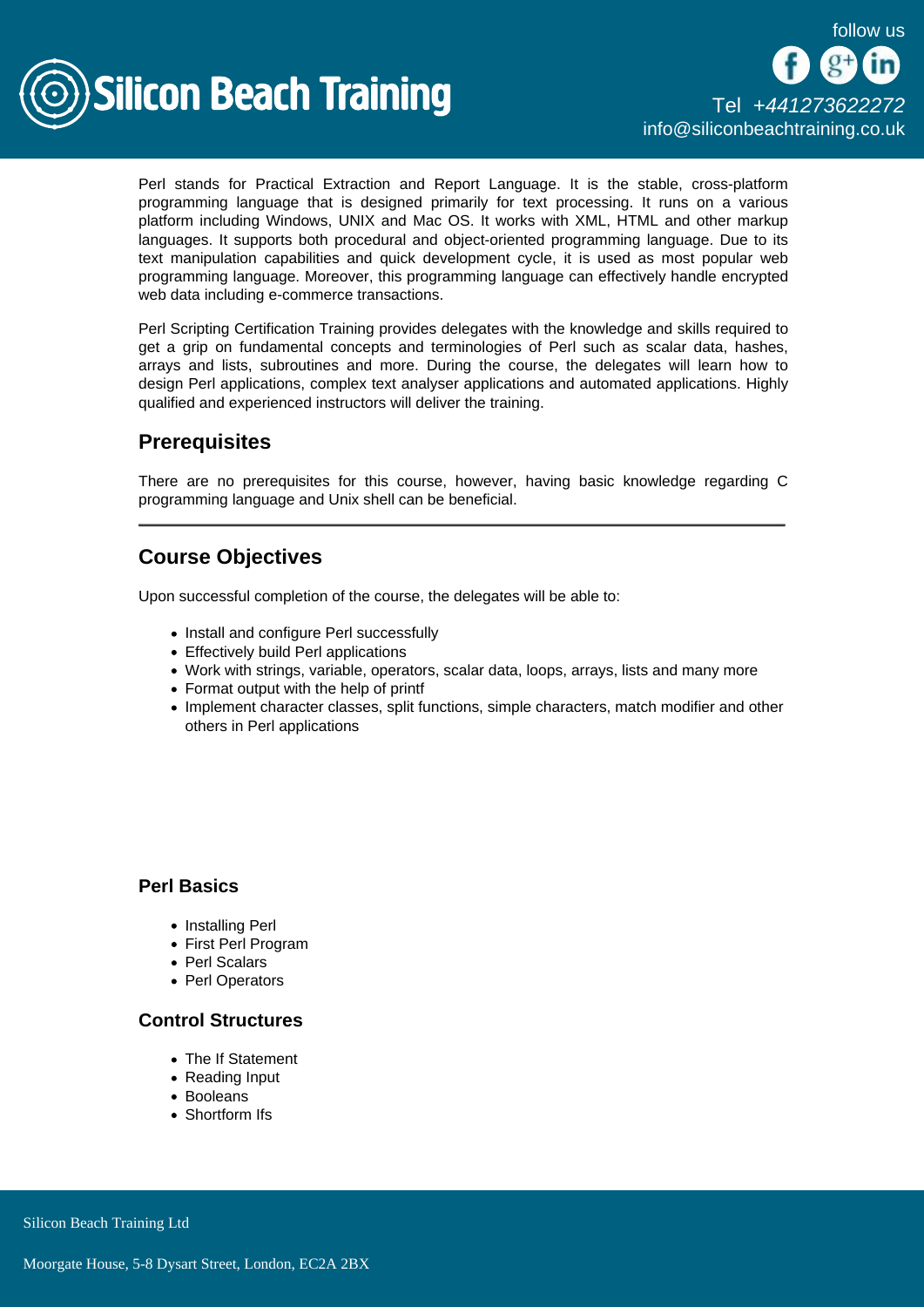

# Looping

- The For Loop
- The While Loop
- The Last and Next Statements
- Code Block Labels
- The Exit Statement
- Index and Rindex Functions
- The Printf Function

### Lists and Arrays

- Perl Lists
- The Foreach Loop and Arrays
- The Pop and Push Operators
- Context
- Reordering Array Elements
- Converting Scalars and Arrays
- The Grep Function
- Hash Intersections

### File and Directories

- Filehandles
- Reading Files
- The Die Statement
- Writing Data to a File
- Working With Multiple Files
- Binary Files
- File Tests
- File and Directory Manipulation

#### Functions (Subroutines)

- Subroutines
- Arguments
- Passing Arrays and Hashes as Arguments
- Subroutine Prototypes
- Scope
- Perl Debugger

Perl stands for Practical Extraction and Report Language. It is the stable, cross-platform programming language that is designed primarily for text processing. It runs on a various platform including Windows, UNIX and Mac OS. It works with XML, HTML and other markup

Silicon Beach Training Ltd